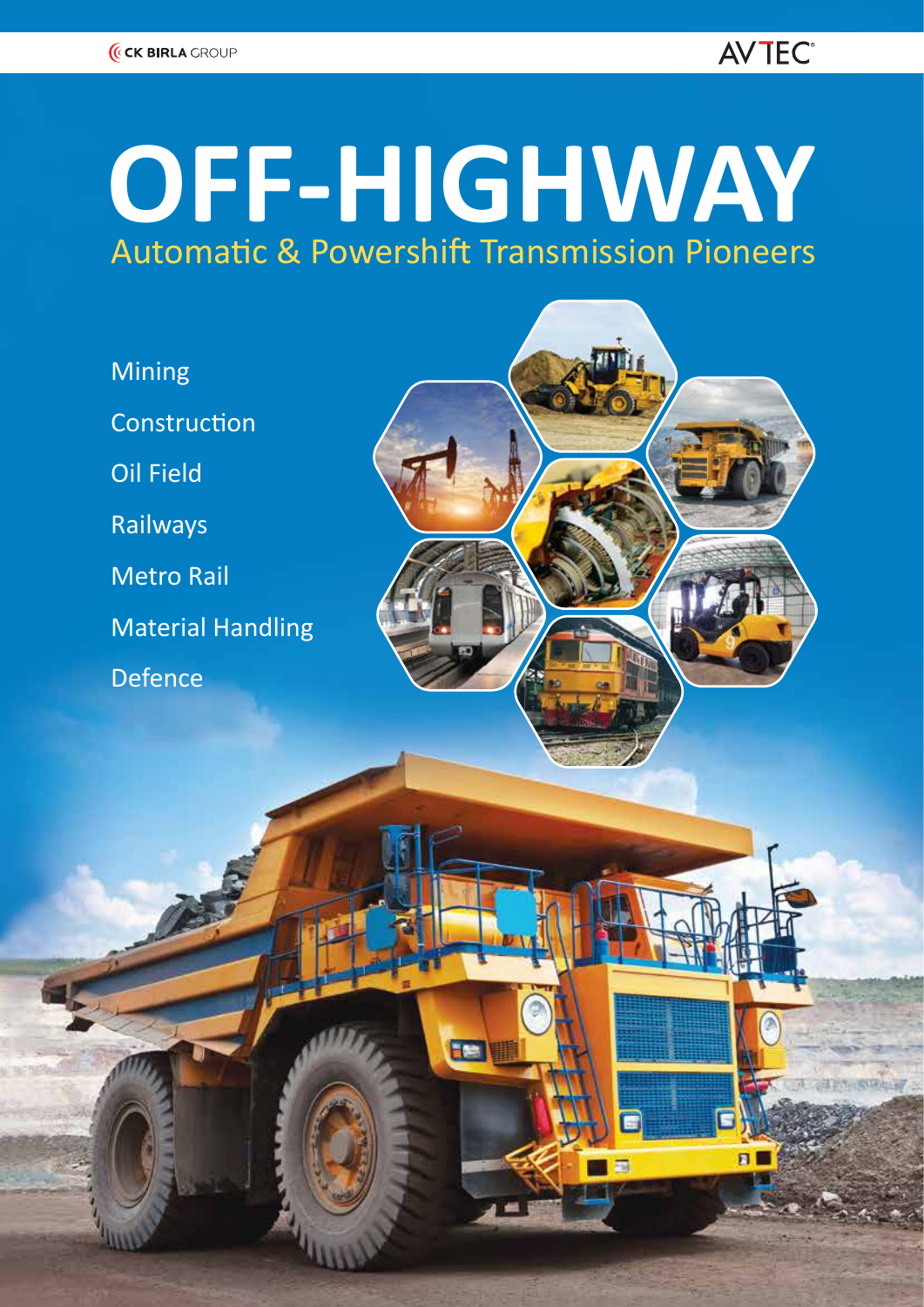

## Group Profile

The CK Birla Group is a growing US\$1.8 billion conglomerate that has a history of enduring relationships with renowned global companies.

With over 20,000 employees, 24 manufacturing facilities and numerous patents and awards, the Group's businesses are present across five continents. We operate in three industry clusters: technology and automotive, home and building, and healthcare and education.

# About AVTEC

AVTEC is one of the largest independent manufacturers of powertrain and precision-engineered products in India. It is a part of CK Birla Group – a leading global business house, with over 20,000 employees and a combined turnover of USD 1.8 billion.



With years of experience in manufacturing, AVTEC delivers competency across the entire value chain of design & manufacture of engines; transmissions and high precision components like cylinder heads, cylinder blocks, crank shafts, cam shafts, cam rods and transmission gears for automotive, off-highway, Agriculture and Railway industry, in areas of both proprietary products and contract manufacturing.

The company serves some of the best-known domestic and global automotive and off-highway companies, including global OEMs such as Allison, Alstom, Ashok Leyland, Caterpillar, Daimler India Commercial Vehicles, Eaton, Ford India, ISUZU Motors, Punch Powertrain, SANY, Volvo Eicher Commercial Vehicles BEML and Hitachi.

AVTEC's domestic units comprise of an in-house tech centre in Hosur, R&D facilities in Hosur and Pithampur, and state-of-the-art manufacturing facilities in Hosur, Chennai, and Pithampur. All its facilities are TS 16949 and QS 14001 certified, equipped with high-tech machinery, and manned by experienced personnel.

With its global R&D and manufacturing footprint which includes face gear and innovative drive systems through the Switzerland-based subsidiary ASSAG, AVTEC aspires to reinforce its commitment to customers as a 'one-stop-shop' for Powertrain and Precision Engineered Products, across the globe.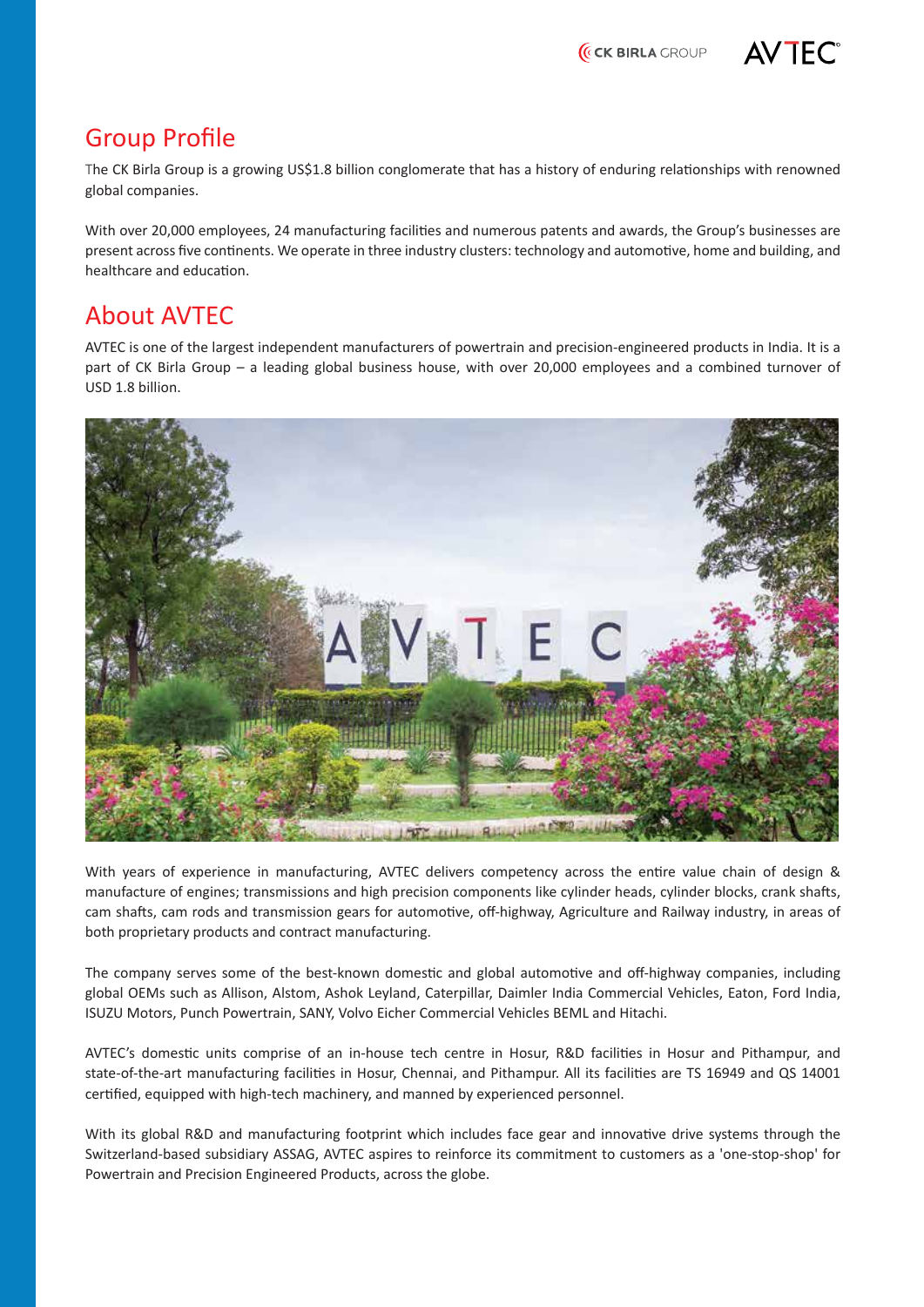## Off-Highway Business Unit

AVTEC is the leading supplier of transmission aggregates to the Off-Highway segment in both Domestic and International markets. AVTEC has been a force to reckon with in Off-Highway market with its wide range of Hauling and Cycling Transmissions for customers in various segments like:

- Construction
- Mining
- Material Handling
- Oil Field
- Metro Rail and Railways
- Defence

AVTEC's world class facility at Hosur, Tamil Nadu manufactures Cycling and Hauling Automatic and Powershift Transmissions for Off-Highway applications.

The Hosur plant also manufactures indigenously designed transmissions for Material Handling and Locomotive and select Defence applications. The plant follows cellular manufacturing concept, which is well suited to take care of the entire product mix and support faster response.

AVTEC's in-house research and development capabilities in India and Switzerland have made it the only Indian player with the ability to supply full transmission aggregates and components to the off-highway industry to the leading OEMs like Hitachi, BEML, Caterpillar, Tata Hitachi, SANY, L&T Construction Equipment Limited, Cargotec, KION and Godrej, covering a wide range of applications including Wheel Loaders, Dump trucks, Workover Rigs, Fracturing Pumps, forklifts, Railway OHE cars, Rough Terrain Cranes and many more.

#### R & D competencies

AVTEC's success is attributable to a strong focus on in-house research and product development capabilities.

AVTEC has a centralized tech centre at Hosur; development facilities at both Hosur and Pithampur along with a design house in Switzerland. Both Indian centres are built to upgrade the current product range and design new products for a growing range of applications. Both Indian Centres are recognised by Department of Scientific & Industrial Research (DSIR), Govt. of India.

AVTEC's core strength lies in technology development and absorption, seamless integration of product design, prototype building, testing and validation. The company offers a full range of solutions for Powertrains (i.e., engine and transmission systems) and components – from product concept, design, prototyping, testing, validation and manufacturing.

AVTEC's tech centres are ever engaged in product design and development activities with latest software tools like UG, ProE, Kiss-soft, AVL Boost, Romax, Nastran, Ansys, etc. and in-house transmission testing facilities, emission test beds, etc.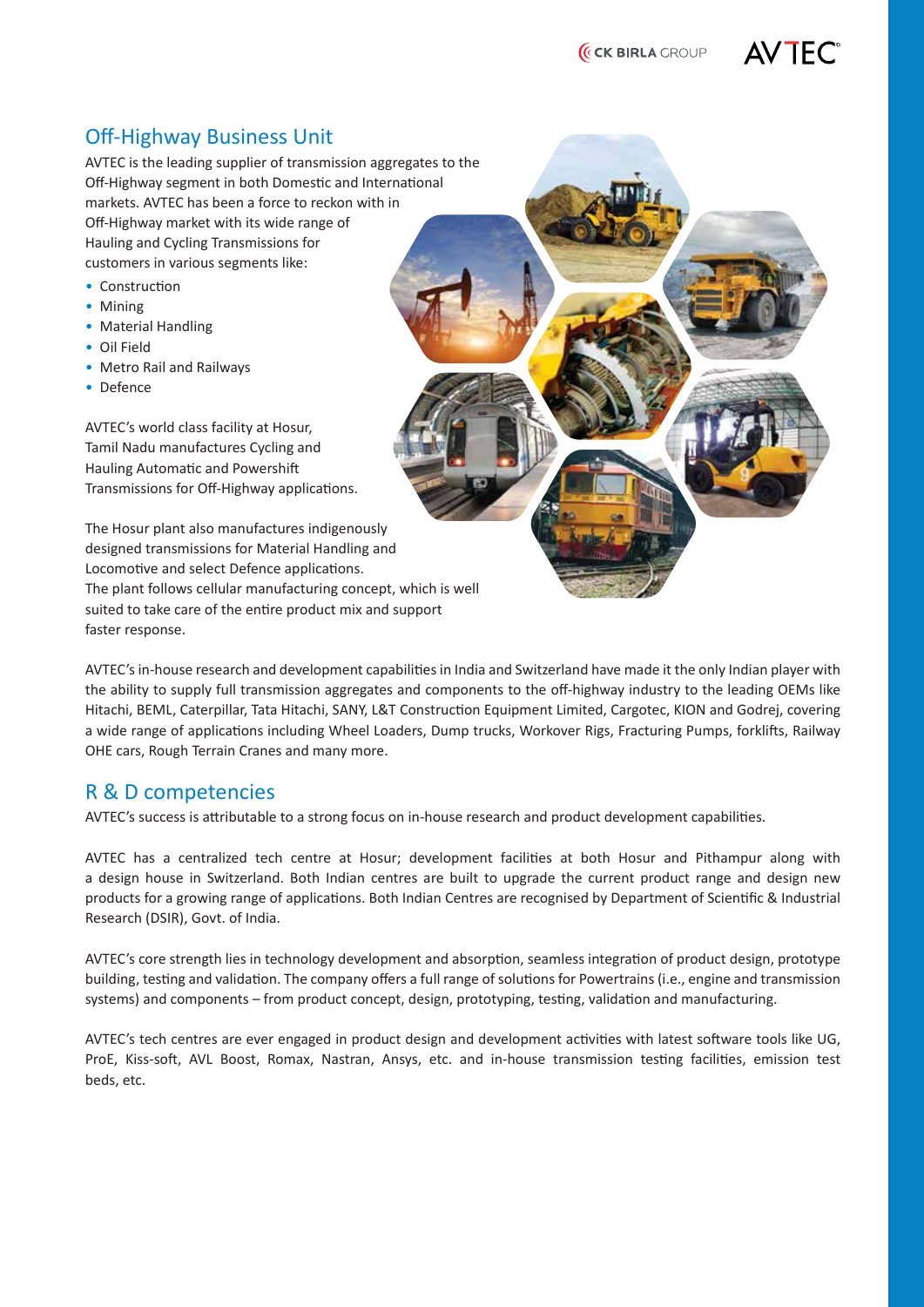## Hauling transmissions

AVTEC offers durable and reliable transmissions for various hauling applications like mining vehicles and Oil Field equipment. These Automatic and power shift hauling transmission aggregates are designed and engineered to work relentlessly in the most demanding situations and operate in the toughest terrain with ease. All these transmissions are supplied with AVTEC's home-grown electronic controls, Hauling Automatic Transmission System (HATS). HATS brings revolutionary controls with flawless communication between the engine and other systems and deploys a real-time micro control unit with a math-optimized core, integrated with powerful peripherals facilitating high system efficiency, reliability, and flexibility.

## **AOS 9800**

**AOS 9800** transmission is a fully automatic/powershift transmission available with 8 forward speeds and is operated with electronic controls. Available with optional engine driven PTO, there is a flexibility of mounting either direct or remote and using in-line arrangement and hydrodynamic retarder. This transmission is designed and developed to perform in demanding oil field applications like pumping and fracturing. This transmission relentlessly performs and ensures maximum uptime for all Oil Field Equipment.



| <b>Model Name</b> | <b>AOS 9800 Series</b>           |
|-------------------|----------------------------------|
| Net input power   | 1650-3100 HP (1230 kW - 2312 kW) |
| Net Input Torque  | 4868-8851 lb-ft (6600-12000 Nm)  |
| Input speed (Max) | 1800-2100 rpm                    |
| Speeds            | 8F                               |
| Segment           | Oil Field                        |

#### **AH8700**

**AH8700** transmission is a fully automatic/powershift transmission available with 7 forward and 1 reverse speeds and is operated with electronic controls. Available with engine driven PTO, there is a flexibility of mounting either direct or remote and using in-line arrangement and hydrodynamic retarder.



| <b>Model Name</b> | <b>AH8700 series</b>           |
|-------------------|--------------------------------|
| Net input power   | 1050-1250 hp (783 kW - 933 kW) |
| Net Input Torque  | 3300-3700 Lb Ft (4474-5017 Nm) |
| Input speed (Max) | 2500 rpm                       |
| <b>Speeds</b>     | 7F/1R                          |
| Segment           | Mining, oil field              |

Application: Used in Rigid dumpers, Agricultural tractors, drilling rigs, Work over rigs, etc.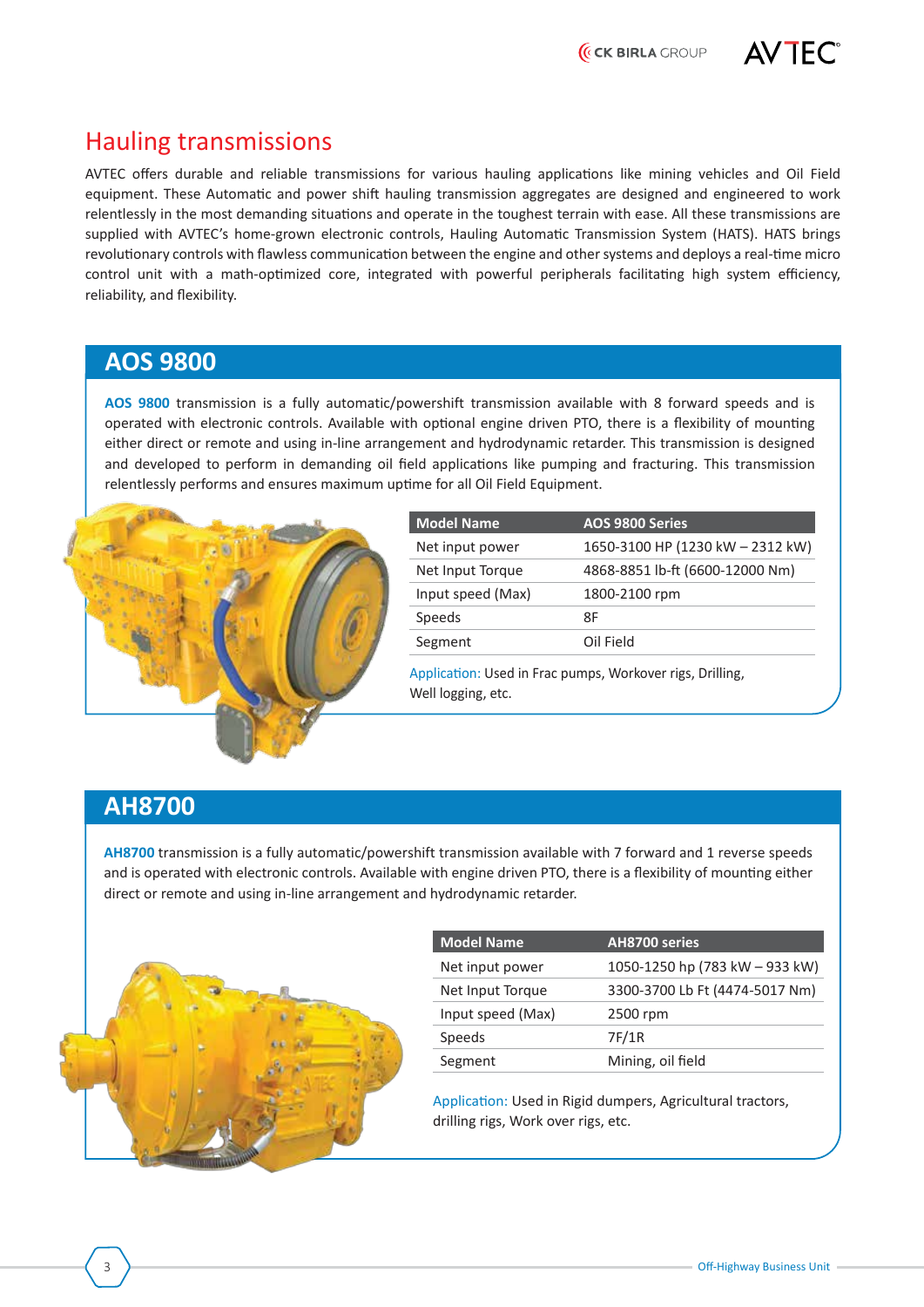## **5600/6600 series**

**5600/6600** transmission is available with 6 forward and 2 reverse speeds. It can be operated with manual hydraulic, manual electric and fully automatic controls. Available with engine driven PTO, there is a flexibility of mounting direct & remote using in-line arrangement, drop arrangement and hydrodynamic retarder.

| <b>Model Name</b> | 5600/6600 Series               |
|-------------------|--------------------------------|
| Net input power   | 550-710 (410 kW - 529 kW)      |
| Net Input Torque  | 1750-2270 Lb Ft (2373-3078 Nm) |
| Input speed (Max) | 2500 rpm                       |
| <b>Speeds</b>     | 6F/1R or 2R                    |
| Segment           | Mining, oil field              |

Application: Used in 60T/40T rear dumpers, Agricultural tractors, crash fire tenders, Drilling rigs, Work over rigs, etc.



## **750 Series**

**750 Series** is an automatic transmission with 5 forward and 1 reverse speeds with inline output. It is also available with drop option along with the provision for optional hydrodynamic retarder, engine driven PTO and converter driven PTO. There is flexibility of mounting direct and remote.

| <b>Model Name</b> | <b>750 Series</b>    |
|-------------------|----------------------|
| Net input power   | 445 HP (332 kW)      |
| Net Input Torque  | 1300 Lb Ft (1764 Nm) |
| Input speed (Max) | 2500 rpm             |
| Speeds            | 5F/1R                |
| Segment           | Mining, oil field    |

Application: Used in dumpers, Water sprinklers and oil field equipment like mud pumps, Work over rigs, Cementing units, Well logging services, etc.

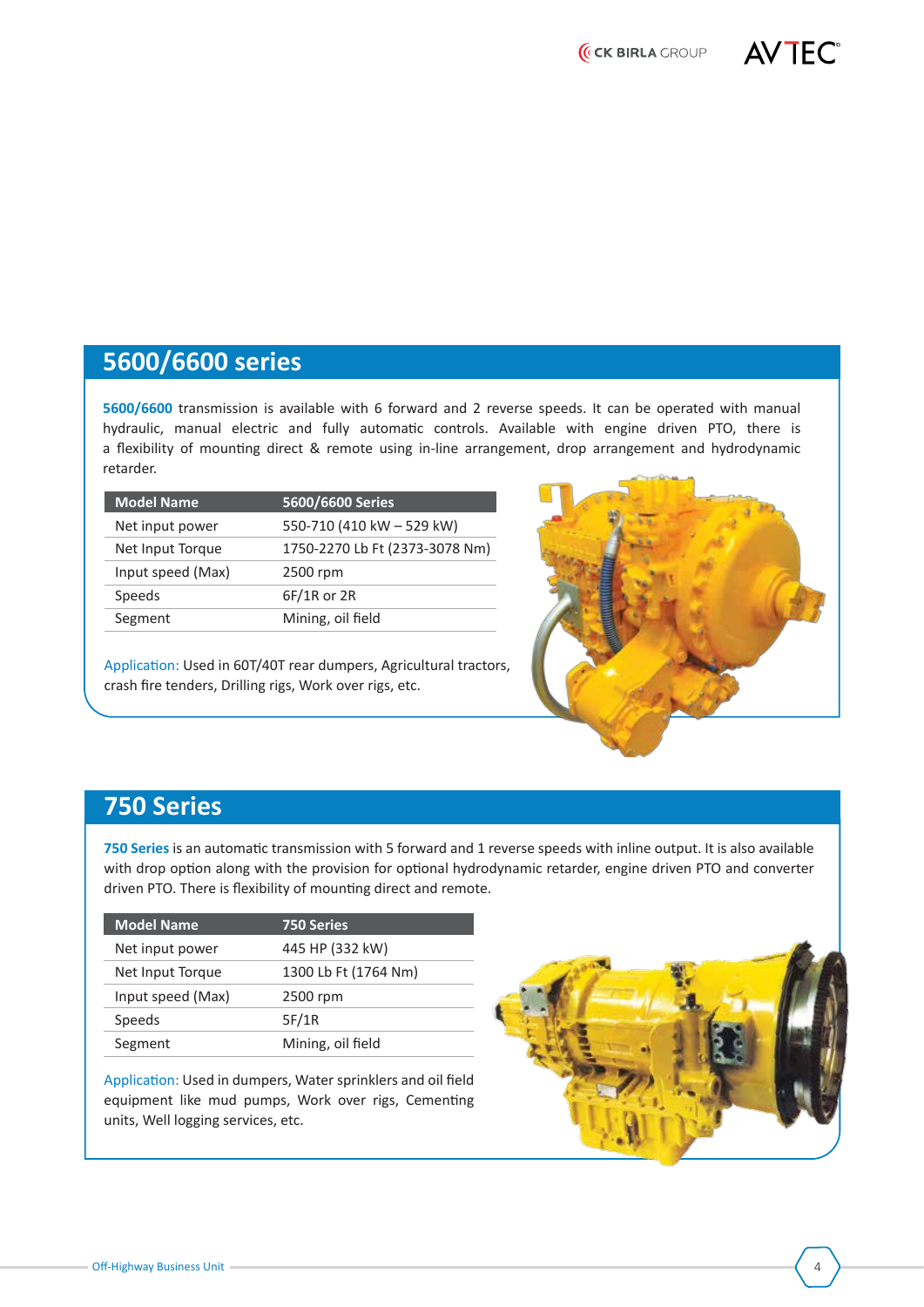# Cycling transmissions

AVTEC offers automatic and power shift cycling transmissions that have proven to meet all these expectations for tough applications such as Wheel Loaders, Motor graders, Forklifts, Rough Terrain Cranes, Railway Locomotives, etc. Cycling transmissions relentlessly perform in demanding environment and withstand continuous heavy loads. These transmissions render driver comfort by allowing easy manoeuvre of the vehicle through tough terrains.

## **CRT 5633**

**CRT 5633** is a unique transmission with 3 forward and 3 reverse gears. This transmission is very popular in applications where large amounts of torque multiplication is required out of a small package. There is flexibility of mounting direct and remote with drop and inline output.



| <b>Model Name</b> | <b>CRT 5633</b>                                     |
|-------------------|-----------------------------------------------------|
| Net input power   | 430 (320 kW)                                        |
| Net Input Torque  | 900Lb Ft (1220 Nm)                                  |
| Input speed (Max) | 2500 rpm                                            |
| <b>Speeds</b>     | 3F/3R                                               |
| Segment           | Material handling,<br>construction, railway segment |

Application: Used in Wheel Loaders, Wheel Dozers, Heavy Duty Forklifts, Top-Lift Trucks, Reach Stackers and Railway 8 – wheel & 4 – wheel OHE car, utility vehicle, Bridge inspection vehicle, Shunting locomotive, etc.

# **AC 2000**

**AC 2000** transmission is available with 6 forward and 3 reverse gears with Engine Driven PTO and manual electric shift options. Option of output disconnect is also available.



| <b>Model Name</b> | <b>AC 2000</b>                  |
|-------------------|---------------------------------|
| Net input power   | 175 (130 kW)                    |
| Net Input Torque  | 590 Lb Ft (800 Nm)              |
| Input speed (Max) | 3000 rpm                        |
| Speeds            | 4F/2R or 4F/3R or 6F/3R         |
| Segment           | Material handling, construction |

Application: Used in rough terrain cranes, Wheel loaders, motor graders, Forklift, Aircraft tow tractor and other material handling applications.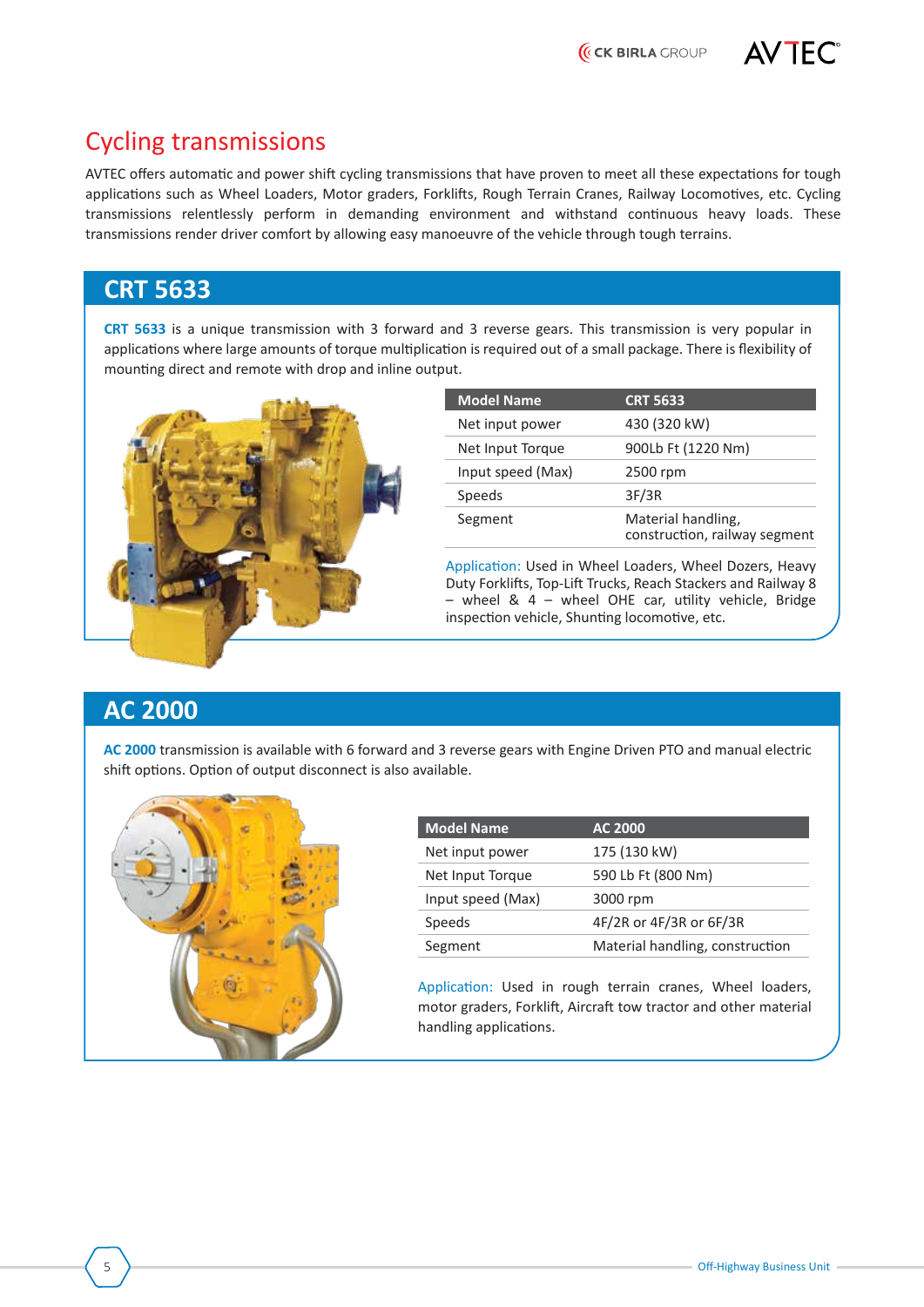# **TT/TRT 2000 series**

**TT/TRT 2000** is a twin turbine transmission with high ST ratio available with option for output disconnect. Short and Long drop output options are also available to suit various vehicle configurations. There is flexibility of mounting direct and remote.

| <b>Model Name</b> | <b>TT/TRT 2000</b>                                          |
|-------------------|-------------------------------------------------------------|
| Net input power   | 175 (130 kW)                                                |
| Net Input Torque  | 310Lb Ft (420 Nm)                                           |
| Input speed (Max) | 3000 rpm                                                    |
| <b>Speeds</b>     | 2F/1R, 1F/1R or 2F/2R                                       |
| Segment           | Material handling, construction,<br>mining, railway segment |

Application: Used in Forklift, Aircraft tow tractor, Wheel loader, cranes, Track maintenance vehicle, Material Handling equipment and push back tractors etc.



## **CT 100**

**CT 100** transmission is the most popular model in material handling segment with equal forward and reverse gear range. Manual hydraulic shift and manual electric shift is available with engine driven PTO option.

| <b>Model Name</b> | <b>CT 100</b>      |
|-------------------|--------------------|
| Net input power   | 100 HP (74.5 kW)   |
| Net Input Torque  | 221 Lb Ft (300 Nm) |
| Input speed (Max) | 2500 rpm           |
| Speeds            | $2F/2R$ or $3F/3R$ |
| Segment           | Material handling  |
|                   |                    |

Application: Forklift, Aircraft tow tractor etc.

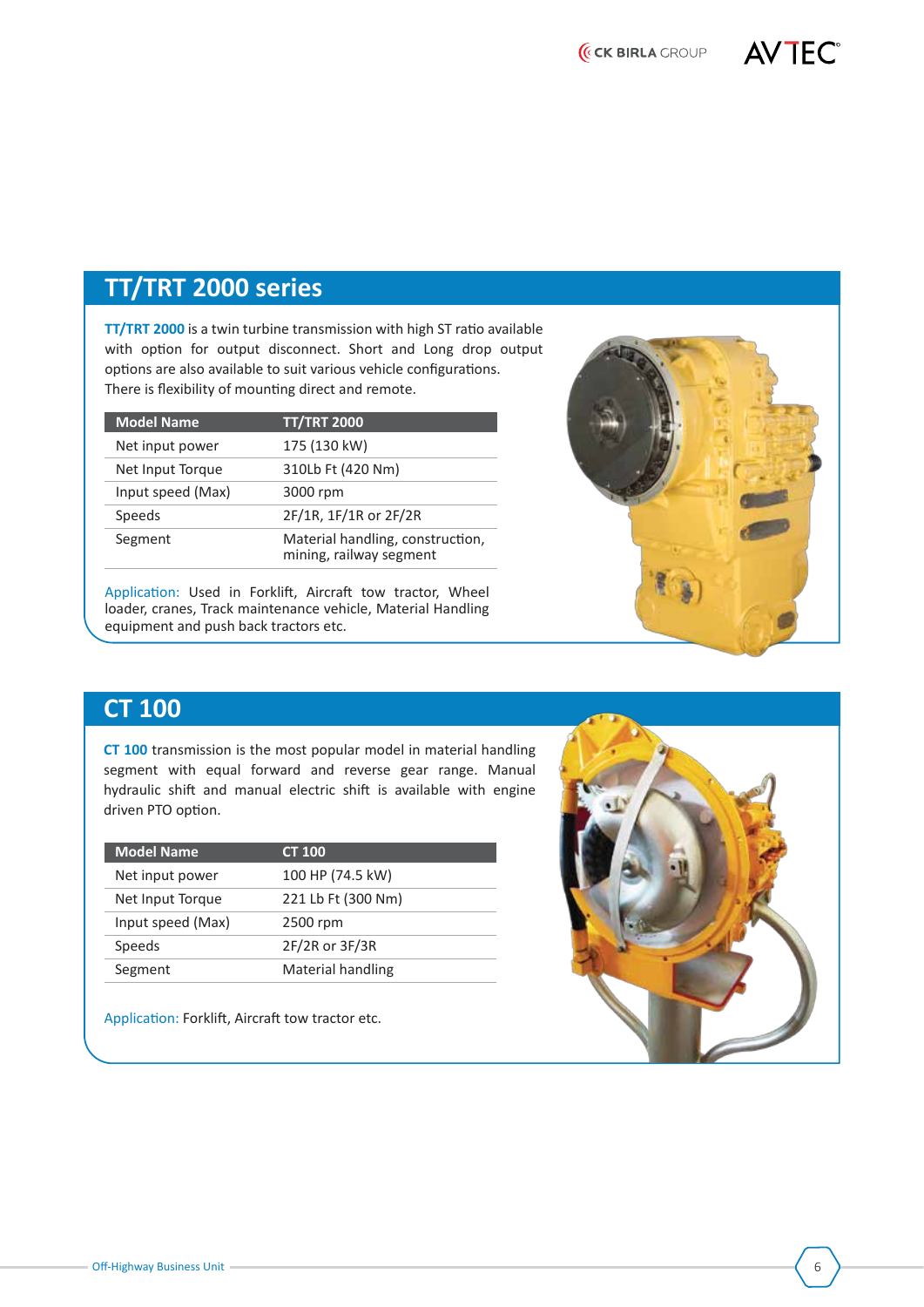# Other offerings

AVTEC Off-highway has been successful in producing technologically superior products which are need of the hour. AVTEC has strategically entered certain niches which require precision engineered aggregates and solutions.

#### Foray into Passenger Transportation - Metro Gearboxes

# **AMR 4000**

Two stage helical bidirectional gearbox is designed and developed in India for metro rail and is optimally adapted to suit Electric Multiple Unit (EMU) and Mainline Electric Multiple Unit (MEMU) applications. Unique splash lubrication system ensures optimum lubrication to bearings along with fit-and-forget mechanical seals.



| <b>Model Name</b>       | <b>AMR 4000</b>      |
|-------------------------|----------------------|
| Max commercial speed    | 100 kmph             |
| Maximum power           | 349 kW               |
| Max gearbox speed       | 4000 rpm             |
| Max torque              | 1850 Nm              |
| Max axle load           | 16000 Kg             |
| Min Gearbox life        | 35 years             |
| Overall reduction ratio | 6.2                  |
| Max Gearbox weight      | 410 Kg               |
| Operating temperature   | $-40 °C$ to $+50 °C$ |

#### Foray into Renewable Energy - Yaw Gearboxes

### **AYG 1050**

Yaw drive is an important component of the horizontal axis wind turbines. It is an integral part of the yaw drive system and ensures that the wind turbine is producing the maximal amount of electric energy at all times. It is used to keep the rotor facing into the wind as the wind direction changes.



| <b>Model Name</b>       | <b>AYG 1050</b>   |
|-------------------------|-------------------|
| Gear Ratio              | $1050 \pm 5%$     |
| Max Torque              | 55 kNm            |
| <b>Planetary Stages</b> | 4                 |
| Weight                  | 350 kg (with oil) |
| Design Life             | 20 years          |
| Oil Change Interval     | 5 years           |

Application: Used in Windmills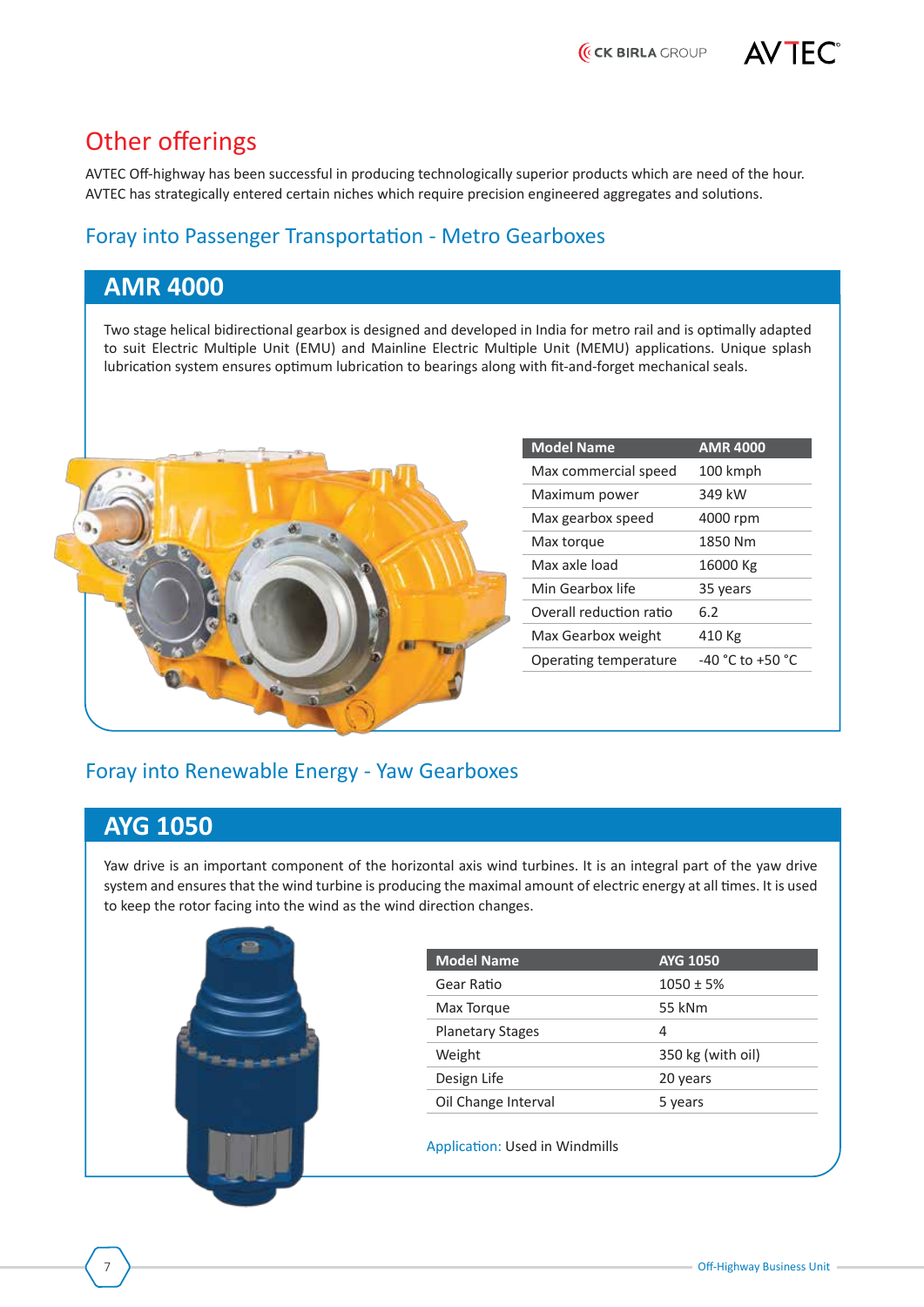## Foray into Construction and Infrastructure Development - Transfer Cases

# **ATC 3000**

The **ATC 3000** transfer case combines on-road handling of a rear-wheel drive with all-terrain capability. It automatically delivers precise amount of torque needed to the front and/or rear axle. By providing on-demand torque, ATC 3000 improves vehicle dynamics by increasing stability and enhancing driver comfort, whether driving off-road or on-road, in normal or difficult weather conditions.

| <b>Model Name</b>           | <b>ATC 3000</b>                                  |
|-----------------------------|--------------------------------------------------|
| Speeds                      | Two                                              |
| Shafts                      | $\mathcal{P}$                                    |
| Ratio                       | 1:1 and $2.5:1$                                  |
| Input horsepower maximum    | 447 kW (600 HP)                                  |
| Input Speed maximum         | 3000 rpm                                         |
| <b>Output Location</b>      | Lower Front/ Rear                                |
| Input-Output drop           | 215 mm (8.46")                                   |
| Nominal input torque rating | 16270 Nm (12000 lbs-ft)                          |
| Front Declutch              | Air Engaged                                      |
| Hi/Lo Shift                 | Spring default into high.<br>Air shift into low. |



Application: Used in Concrete Mixers, Concrete Boom Pumps, etc.

#### Foray into Defence Applications

### **AX350 Automatic Transmission**

**AX350** is an automatic transmission designed and developed for light-medium tracked vehicles with engine ratings up to 335 kW (450 HP). The AX350 has a cross-drive design that integrates steering and braking into one unit. This transmission has 4 forward and 1 reverse range and an optional second reverse range. It is equipped with fully-electronic controls for use with modern engines and a torque converter with an automatic lock-up clutch for smooth, efficient starts and stops.

| 450 HP (335 kW)      |
|----------------------|
| 1750 lb ft (2372 Nm) |
|                      |
|                      |
| 450 HP (335 kW)      |
| 1750 lb ft (2372 Nm) |
|                      |

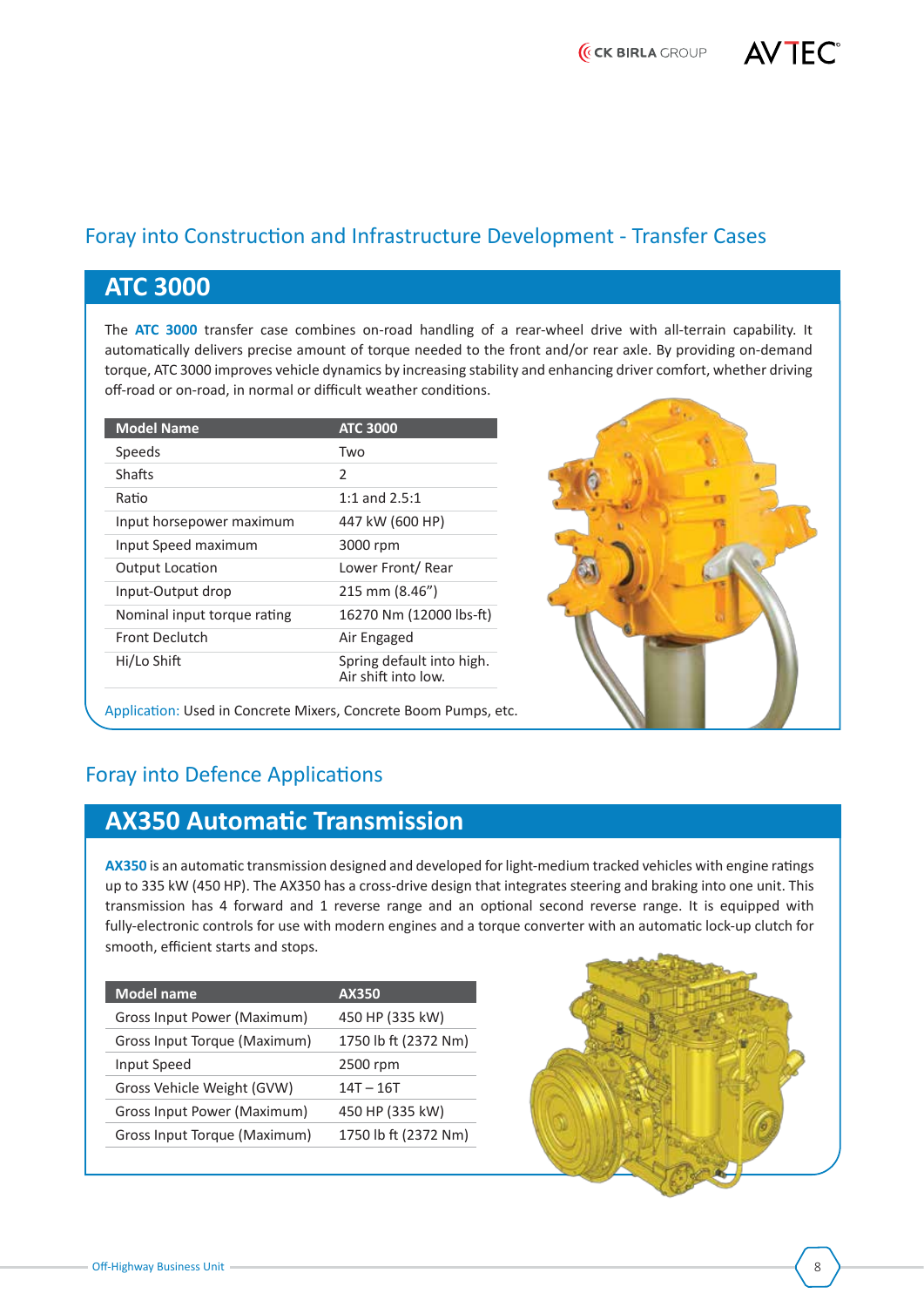# **Splitter Gearboxes**

**Splitter gearboxes** are ideal for fitting in diesel engines in order to power several hydraulic pumps. The gearboxes are available in versions for 1-3 pumps and with a number of different ratios enabling the right speed to be obtained for all pumps.

| <b>Model Name</b>      | <b>ASG 360</b> |
|------------------------|----------------|
| Net input power        | $150$ hp       |
| Net Input Torque (Max) | 360 Nm         |
| Input speed (Max)      | 3000 rpm       |
| Gear ratio of PTO 1    | 1.06:1         |
| Gear ratio of PTO 2    | 1.06:1         |
| Gear ratio of PTO 3    | 1.00:2.80      |

Application: Used in Advanced Towed Artillery Gun System, Refuse trucks, Special purpose vehicles, etc.



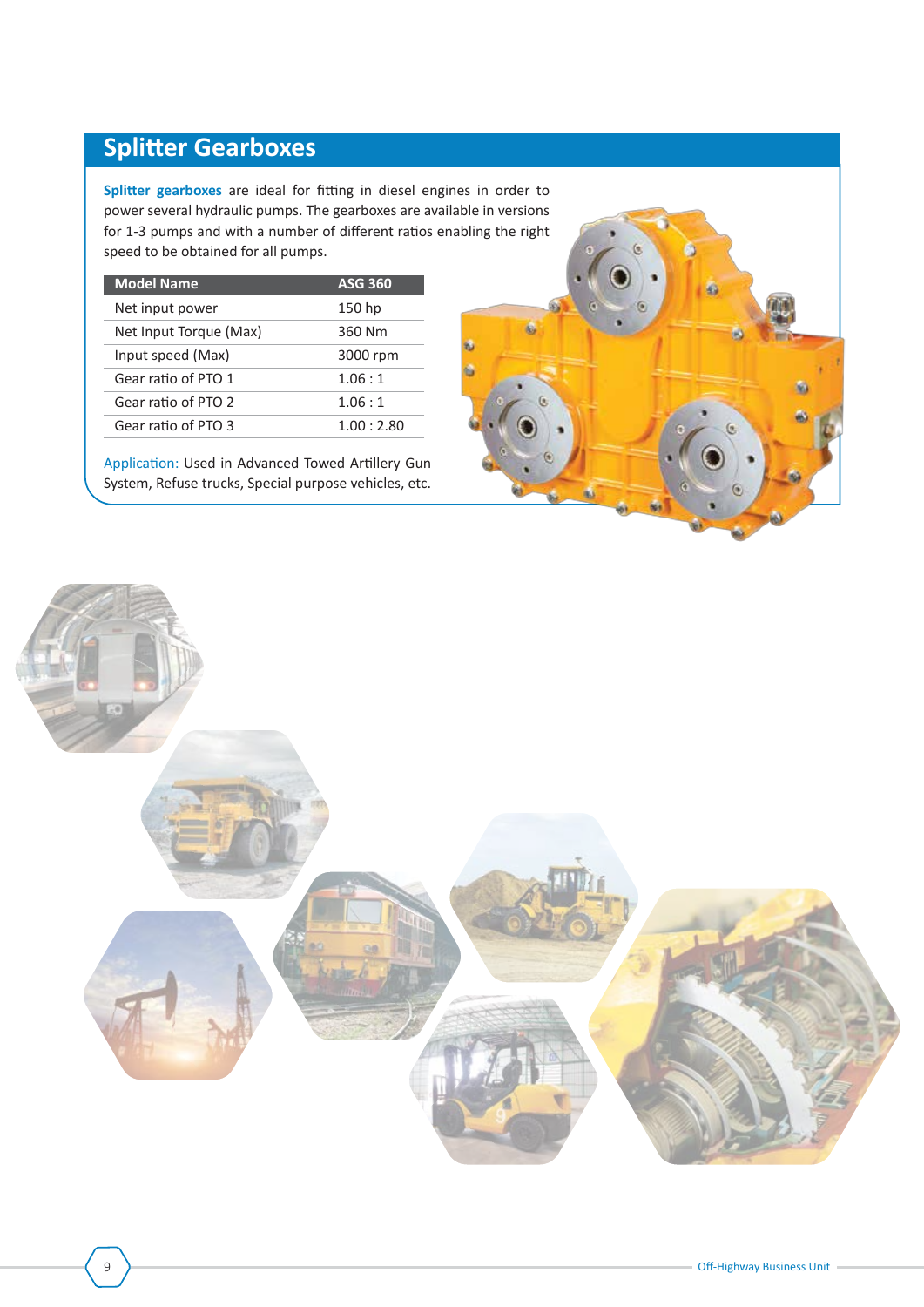